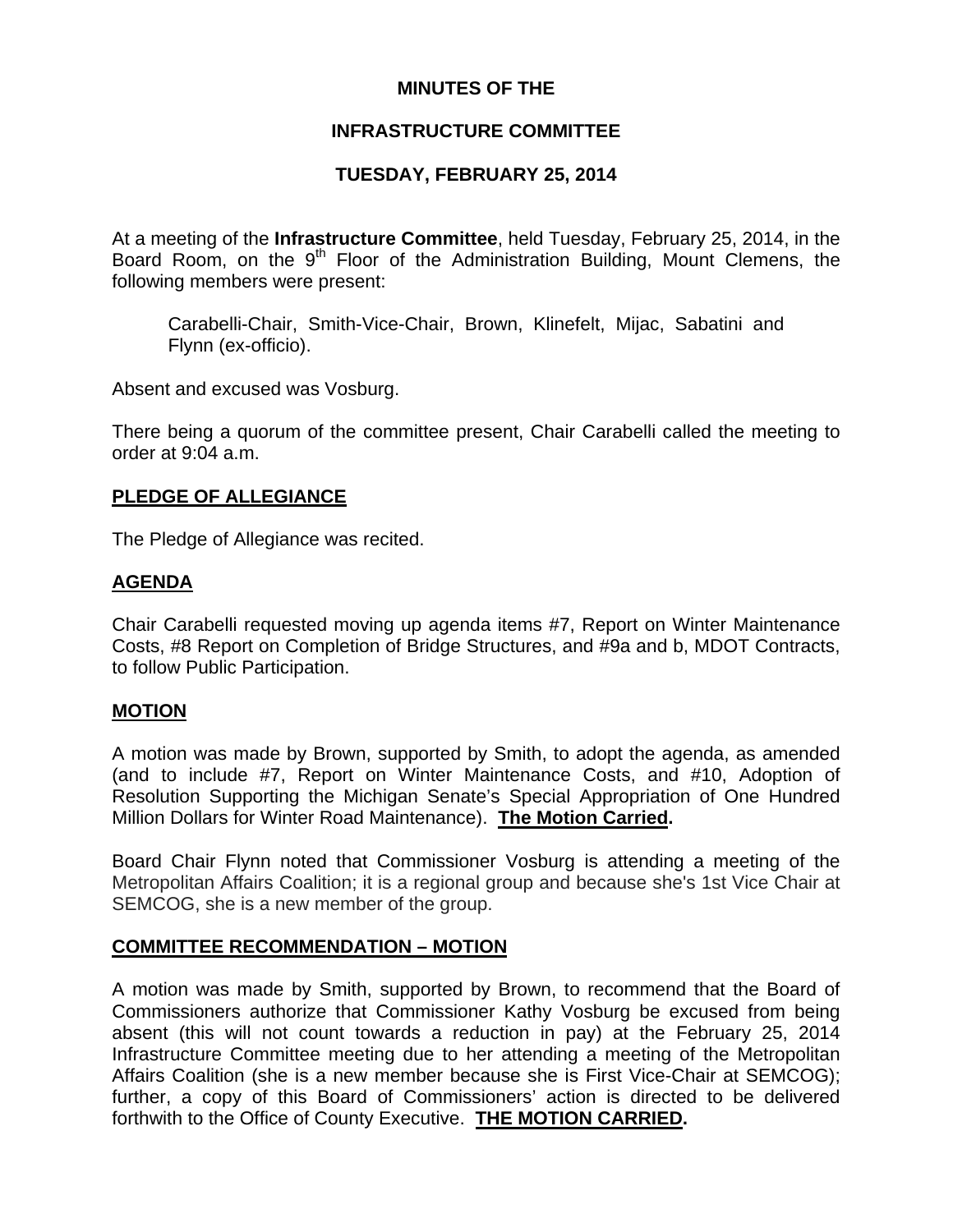## **MINUTES**

## **MOTION**

A motion was made by Sabatini, supported by Klinefelt, to approve the January 28, 2014 minutes of this committee, as written. **The Motion Carried.** 

## **Report on Completion of Bridge Structures**

Bob Hoepfner, Department of Roads Director, provided an update on the Macomb County Bridge Program. He also showed a video of the road conditions in 1979.

The following commissioner spoke: Carabelli.

#### **Report on Winter Maintenance Costs (FY 2012, 2013 and 2014 YTD)**

Bob Hoepfner summarized the chart that was provided on the winter maintenance expenditures for FY 2012, FY 2013 and FY 2014 YTD.

The following commissioners spoke: Carabelli, Klinefelt, Brown, Smith, Sabatini and Mijac.

#### **MOTION**

A motion was made by Klinefelt, supported by Mijac, to receive and file the reports provided by Bob Hoepfner on the Bridge Program and winter maintenance costs. **The Motion Carried.** 

## **MDOT CONTRACTS/BORDMAN BRIDGE AND NEW HAVEN BRIDGE**

Board Chair Flynn explained that these were the first contracts that went through the new "Request to Bypass" process. He said they were signed off by the three appropriate chairs and are provided to committee for informational purposes.

#### **MOTION**

A motion was made by Smith, supported by Brown, to receive and file the contracts provided on the Bordman Bridge and New Haven Bridge. **The Motion Carried.** 

## **ADOPTION OF MACOMB COUNTY PARKS & RECREATION MASTER PLAN**

The following individuals from the Department of Planning & Economic Development were present: John Paul Rea, Senior Planner, Jeff Schroeder, Program Manager of Planning & Mapping Services, and Gerry Santoro, Program Manager of Land & Water Resources.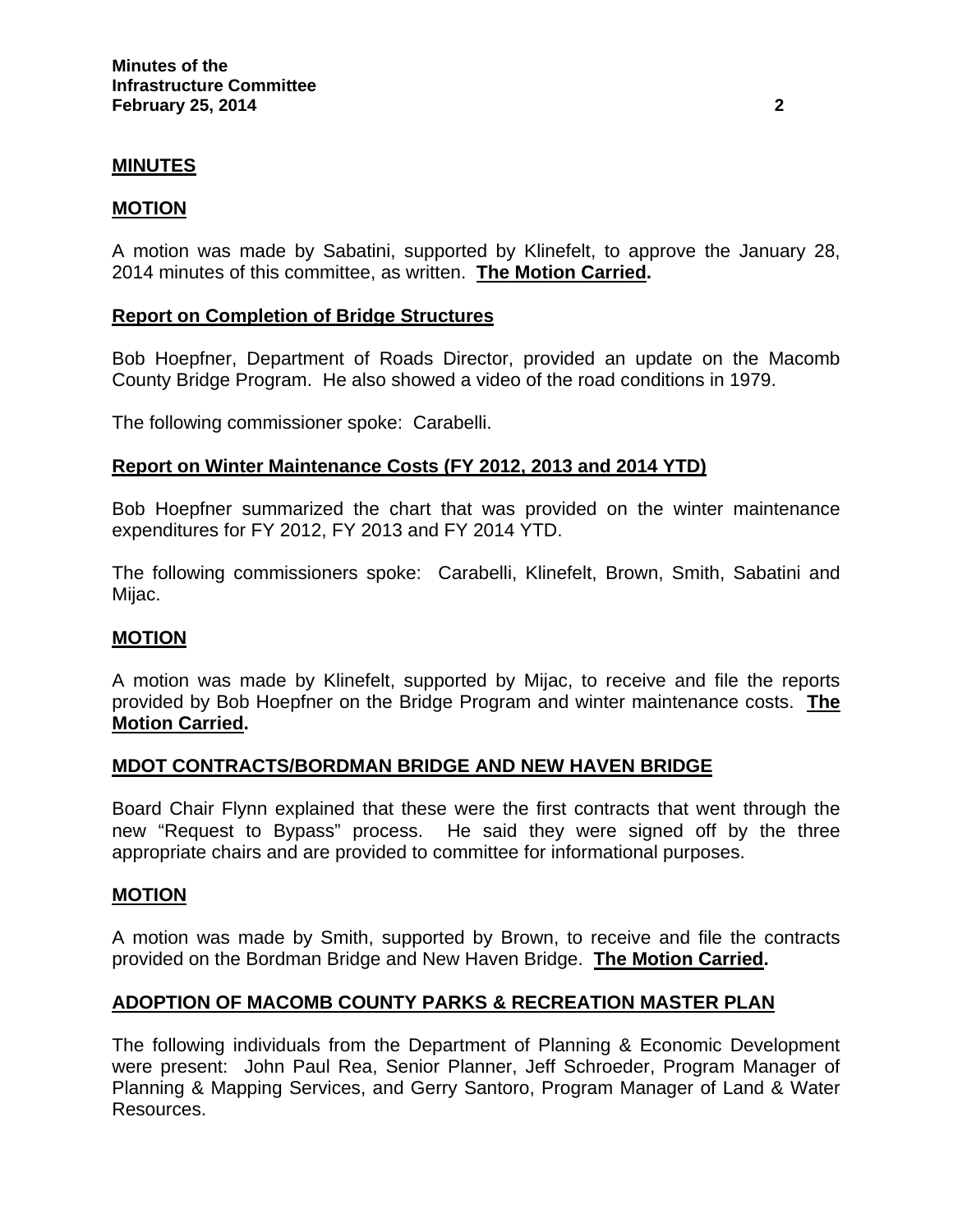Mr. Rea described the public review and input process, which included several public input sessions, and media efforts used for public outreach. He summarized the changes that were made to the plan.

The following commissioners spoke: Klinefelt and Carabelli.

# **MOTION**

A motion was made by Mijac, supported by Klinefelt, to approve the Macomb County Parks & Recreation Master Plan and forward the plan to the February 27, 2014 Full Board meeting. **The Motion Carried.** 

# **ADOPT A RESOLUTION SUPPORTING THE MICHIGAN SENATE'S SPECIAL APPROPRIATION OF ONE HUNDRED MILLION DOLLARS FOR WINTER ROAD MAINTENANCE (OFFERED BY CARABELLI)**

# **COMMITTEE RECOMMENDATION – MOTION**

A motion was made by Brown, supported by Sabatini, to adopt a resolution supporting the Michigan Senate's special appropriation of one hundred million dollars for winter road maintenance.

Commissioner Brown offered a friendly amendment of \$200 million.

The following commissioner spoke: Flynn.

Commissioners Brown and Sabatini withdrew their motion.

## **MOTION**

A motion was made by Brown, supported by Mijac, to refer this resolution to the February 27<sup>th</sup> Full Board meeting. **The Motion Carried.** 

## **UPDATE BY ENBRIDGE**

Jason Manshum, Senior Advisor, Public Affairs, provided an update on the Line 6B Phase 2 Replacement Project.

## **MOTION**

A motion was made by Smith, supported by Brown, to receive and file the update provided by Mr. Manshum.

The following commissioners spoke: Carabelli, Brown and Smith.

Chair Carabelli called for a vote on the motion and **The Motion Carried.**